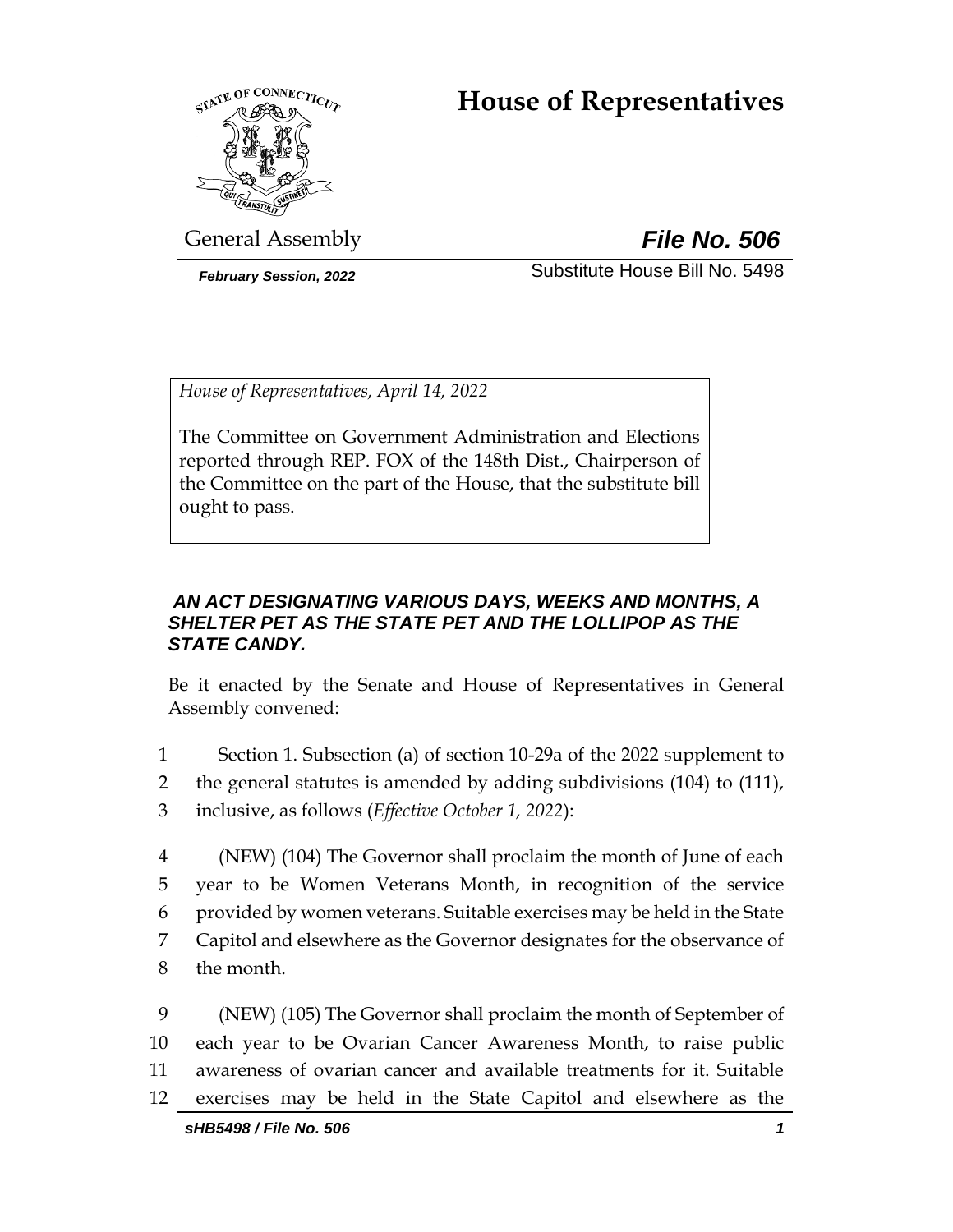Governor designates for the observance of the month.

 (NEW) (106) The Governor shall proclaim the month of September of each year to be Polycystic Ovary Syndrome Awareness Month, to raise public awareness of polycystic ovary syndrome and available treatments for it. Suitable exercises may be held in the State Capitol and elsewhere as the Governor designates for the observance of the month.

 (NEW) (107) The Governor shall proclaim the first week of May of each year to be Tardive Dyskinesia Awareness Week, to raise public awareness of this neurological involuntary movement disorder and available treatments for it. Suitable exercises may be held in the State Capitol and elsewhere as the Governor designates for the observance of the week.

 (NEW) (108) The Governor shall proclaim June thirteenth of each year to be Albinism Awareness Day, to raise public awareness of albinism. Suitable exercises may be held in the State Capitol and elsewhere as the Governor designates for the observance of the day.

 (NEW) (109) The Governor shall proclaim September seventh of each year to be Duchenne Muscular Dystrophy Awareness Day, to raise public awareness of this rare genetic disease that causes progressive muscular degeneration and weakness and available treatments for it. Suitable exercises may be held in the State Capitol and elsewhere as the Governor designates for the observance of the day.

 (NEW) (110) The Governor shall proclaim September fourteenth of each year to be Free Enterprise Day, to recognize the contributions that free enterprise has made to the state's economy. Suitable exercises may be held in the State Capitol and elsewhere as the Governor designates for the observance of the day.

 (NEW) (111) The Governor shall proclaim September seventeenth of each year to be Constitution Day, to commemorate the formation and signing of the United States Constitution. Suitable exercises may be held in the State Capitol and elsewhere as the Governor designates for the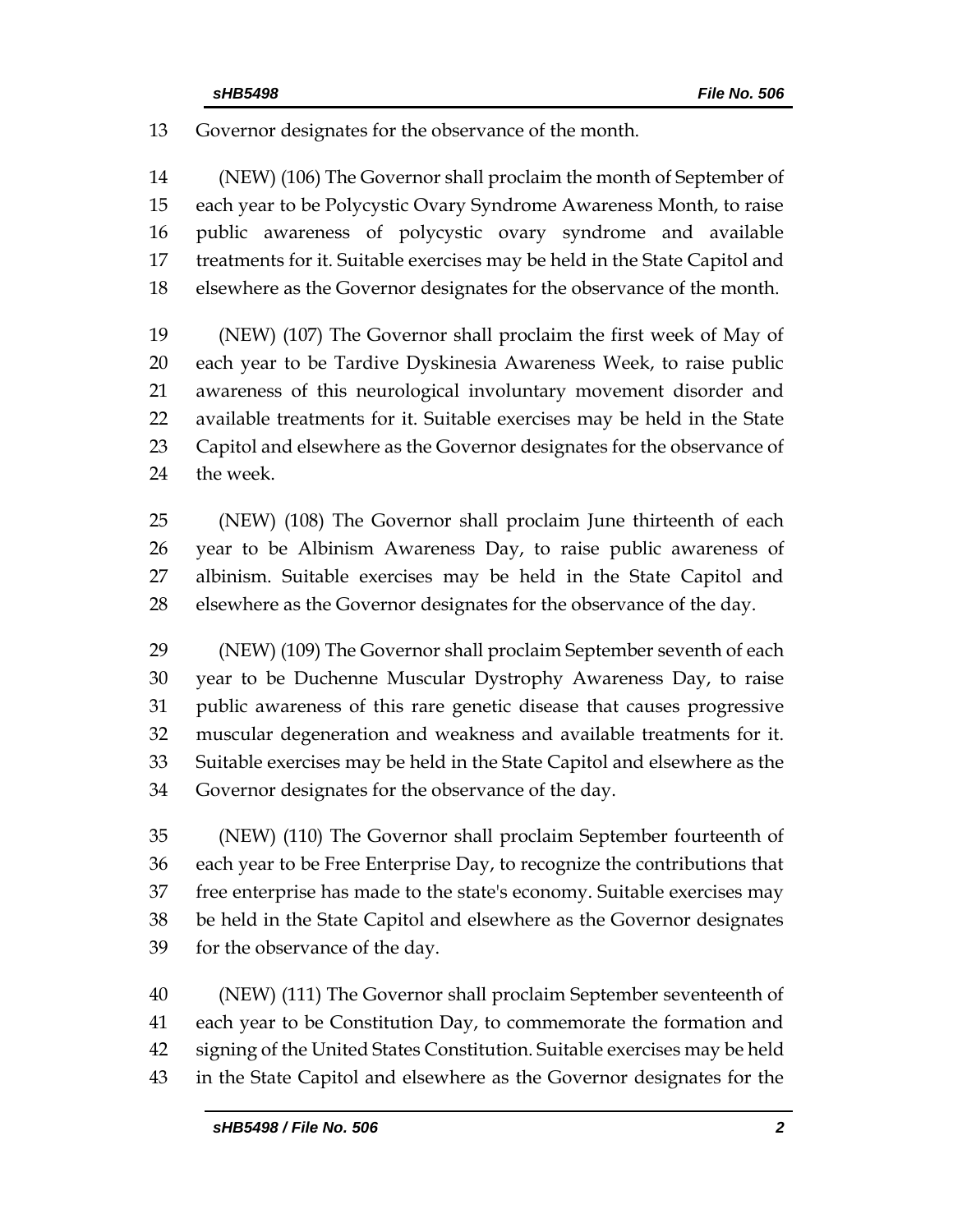44 observance of the day.

| 45 | Sec. 2. Subdivision (103) of subsection (a) of section 10-29a of the 2022        |
|----|----------------------------------------------------------------------------------|
| 46 | supplement to the general statutes is repealed and the following is              |
| 47 | substituted in lieu thereof (Effective October 1, 2022):                         |
| 48 | (103) The Governor shall proclaim the month of March of each year                |
| 49 | to be Peace Corps Month, in recognition of the service provided by the           |
| 50 | volunteers of the Peace Corps in supporting the global community.                |
| 51 | Suitable exercises may be held in the State Capitol and elsewhere as the         |
| 52 | Governor designates for the observance of the month.                             |
| 53 | Sec. 3. (NEW) ( <i>Effective from passage</i> ) A shelter pet shall be the state |
| 54 | pet.                                                                             |
| 55 | Sec. 4. (NEW) ( <i>Effective from passage</i> ) The lollipop shall be the state  |

56 candy.

This act shall take effect as follows and shall amend the following sections:

| Section 1 | October 1, 2022     | $10-29a(a)$      |
|-----------|---------------------|------------------|
| Sec. 2    | October 1, 2022     | $10-29a(a)(103)$ |
| Sec. 3    | <i>from passage</i> | New section      |
| Sec. 4    | <i>from passage</i> | New section      |

*GAE Joint Favorable Subst.*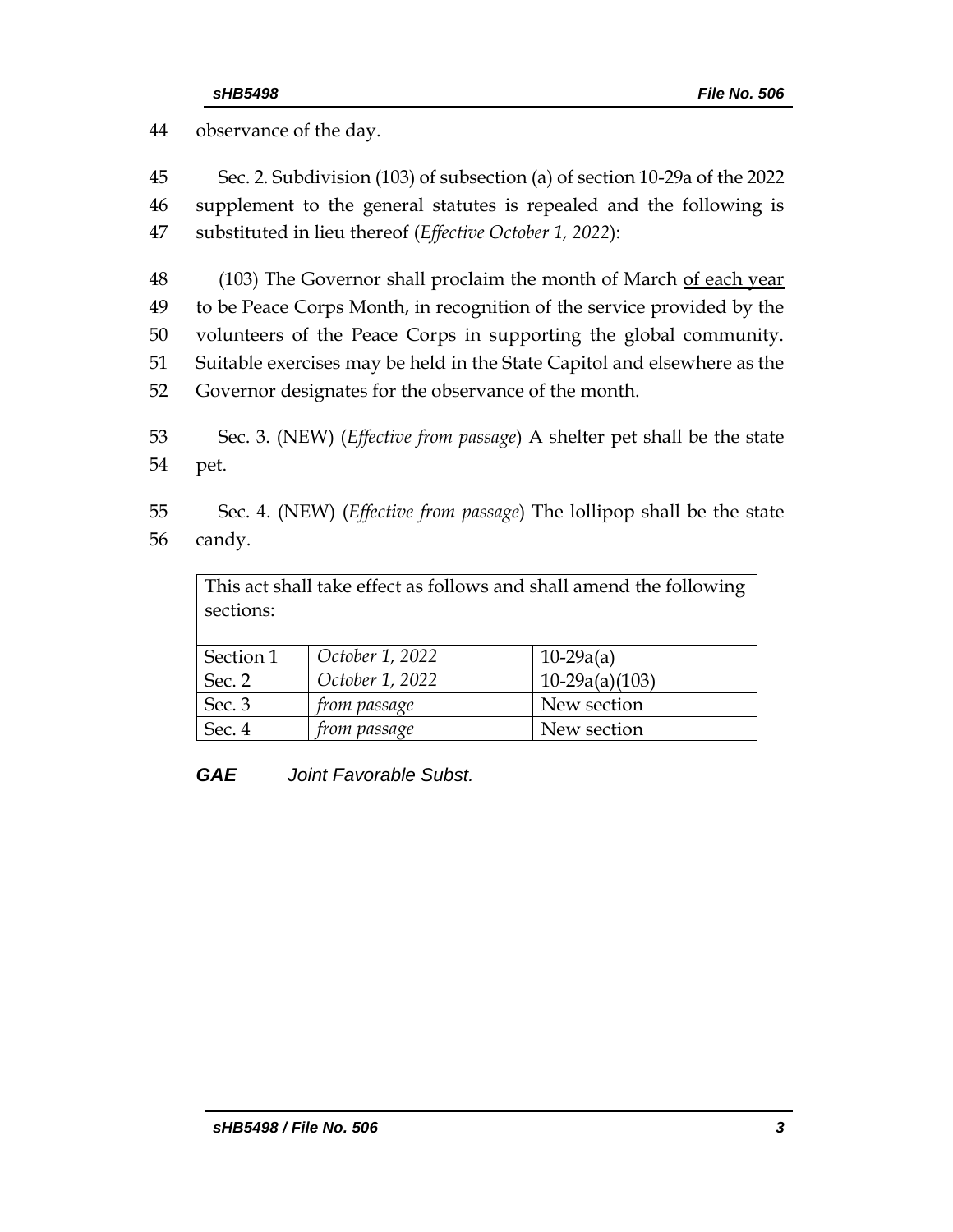*The following Fiscal Impact Statement and Bill Analysis are prepared for the benefit of the members of the General Assembly, solely for purposes of information, summarization and explanation and do not represent the intent of the General Assembly or either chamber thereof for any purpose. In general,*  fiscal impacts are based upon a variety of informational sources, including the analyst's professional *knowledge. Whenever applicable, agency data is consulted as part of the analysis, however final products do not necessarily reflect an assessment from any specific department.*

#### *OFA Fiscal Note*

#### *State Impact:*

| <b>Agency Affected</b> | <b>Fund-Effect</b>     | FY 23 \$  | FY 24 \$  |
|------------------------|------------------------|-----------|-----------|
| Various State Agencies | GF - Potential<br>Cost | See Below | See Below |

Note: GF=General Fund

*Municipal Impact:*

| <b>Municipalities</b>  | <b>Effect</b> | FY 23 \$  | FY 24 \$  |
|------------------------|---------------|-----------|-----------|
| Various Municipalities | Potential     | See Below | See Below |
|                        | Cost          |           |           |

#### *Explanation*

**Sections 1 and 2** outline exercises for designated days, weeks, and months and may result in minimal costs to various state agencies and municipalities. The cost to affected agencies and municipalities will be dependent upon the location, nature, and size of the exercises.

**Section 3**, which designates a shelter pet as the state pet, has no fiscal impact.

**Section 4**, which designates the lollipop as the state candy, has no fiscal impact.

#### *The Out Years*

The annualized ongoing fiscal impact identified above would continue into the future subject to inflation.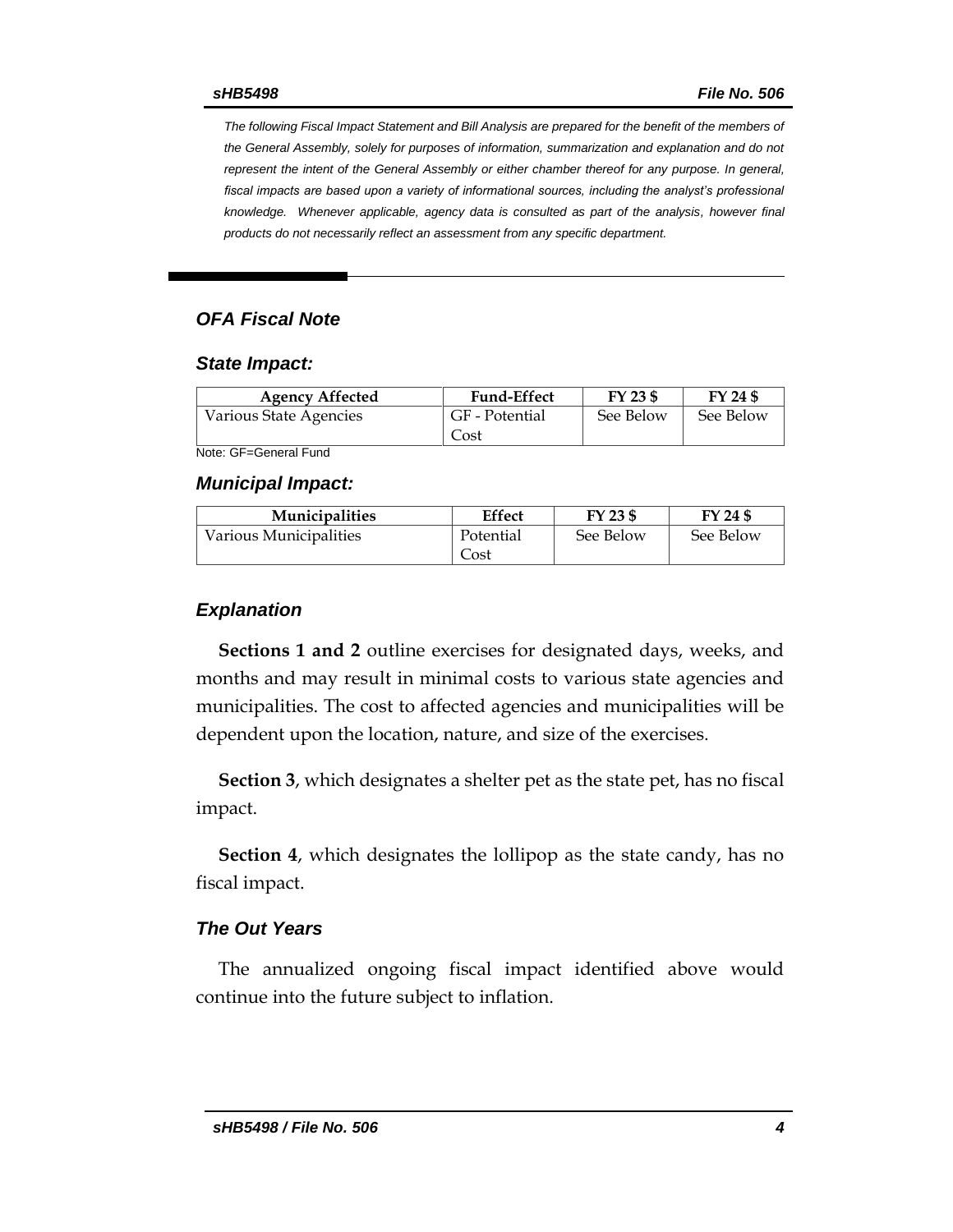## **OLR Bill Analysis**

**sHB 5498**

## *AN ACT DESIGNATING VARIOUS DAYS, WEEKS AND MONTHS, A SHELTER PET AS THE STATE PET AND THE LOLLIPOP AS THE STATE CANDY.*

## **SUMMARY**

This bill requires the governor to annually proclaim:

- 1. the month of June to be Women Veterans Month, in recognition of the service provided by women veterans;
- 2. the month of September to be Ovarian Cancer Awareness Month, to raise public awareness of ovarian cancer and available treatments for it;
- 3. the month of September to be Polycystic Ovary Syndrome Awareness Month, to raise public awareness of polycystic ovary syndrome and available treatments for it;
- 4. the first week of May to be Tardive Dyskinesia Awareness Week, to raise public awareness of this neurological involuntary movement disorder and available treatments for it;
- 5. June 13 to be Albinism Awareness Day, to raise public awareness of albinism;
- 6. September 7 to be Duchenne Muscular Dystrophy Awareness Day, to raise public awareness of this rare genetic disease that causes progressive muscular degeneration and weakness and available treatments for it;
- 7. September 14 to be Free Enterprise Day, to recognize the contributions that free enterprise has made to the state's economy; and